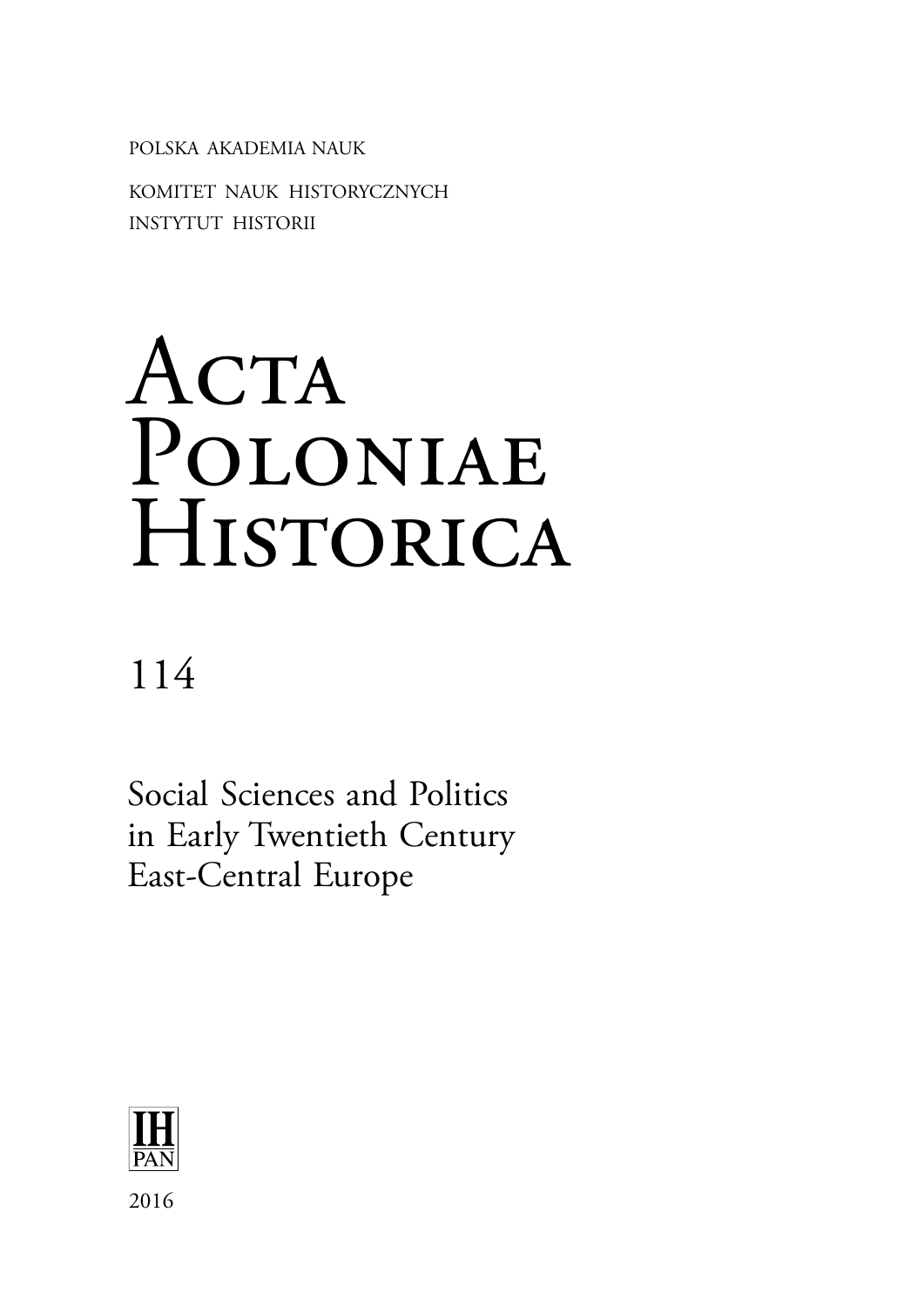## Acta Poloniae Historica

*founded by Marian Małowist*

*Advisory Committee* Bogusław Dybaś, Tomasz Jurek, Georgiy Kasianov, Jūratė Kiaupienė, Gábor Klaniczay, Wojciech Kriegseisen, Włodzimierz Lengauer, Halina Manikowska, Włodzimierz Mędrzecki, Horst Möller, Piotr S. Wandycz, Piotr J. Wróbel

*Editorial Board*

Maciej Górny (editor), Jacek Banaszkiewicz, Dariusz Kołodziejczyk, Adam Kożuchowski, Maciej Ptaszyński, Joanna Wawrzyniak, Paweł Żmudzki, Hanna Kordowicz (operation manager), Katarzyna A. Chmielewska (production assistant)

> Rynek Starego Miasta 29/31 00–272 Warszawa tel./fax: (+48) 22 831 02 61–62 ext. 19 e-mail: aph@ihpan.edu.pl www.aph-ihpan.edu.pl

> > Peer-reviewed journal

The on-line version is the reference version for this journal (ISSN 2450-8462)



Publication founded by the Ministry of Science and Higher Education of the Republic of Poland, in 2016–2021, as a part of the National Program for the Development of the Humanities



**NARODOWY PROGRAM** ROZWOJU HUMANISTYKI

© Copyright by Instytut Historii im. Tadeusza Manteuffla Polskiej Akademii Nauk

INSTYTUT HISTORII PAN Rynek Starego Miasta 29/31 00–272 Warszawa tel./fax: (+48) 22 831 02 61–62 ext. 44 e-mail: wydawnictwo@ihpan.edu.pl www.ihpan.edu.pl

Distributed by



ul. Mariensztat 8, 00–302 Warszawa, Poland tel./fax: (+48) 22 828 49 73, (+48) 22 538 92 03 e-mail: redakcja@semper.pl, www.semper.pl, sklep.semper.pl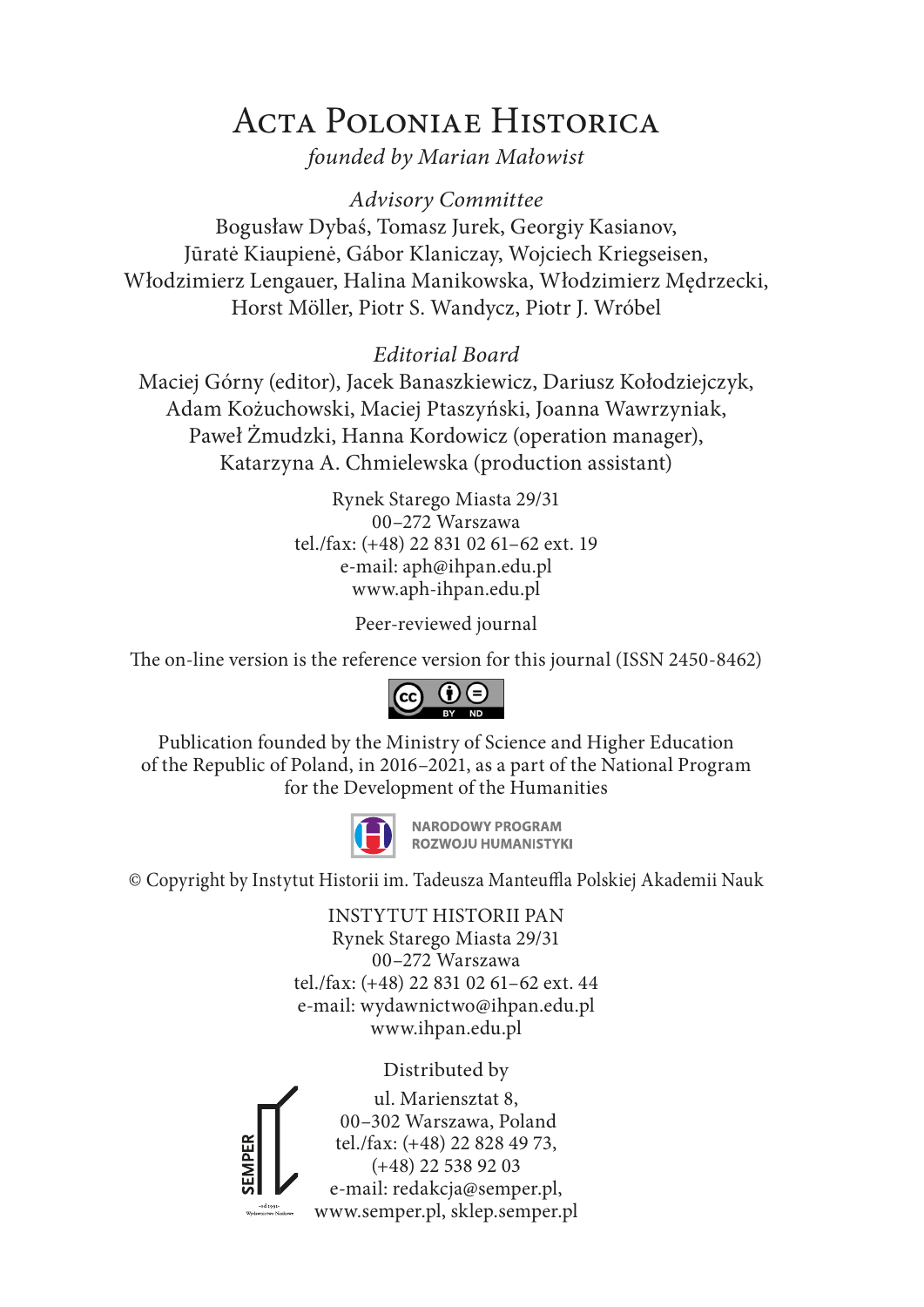### **CONTENTS**

#### **SOCIAL SCIENCES AND POLITICS IN EARLY TWENTIETH CENTURY EAST-CENTRAL EUROPE**

| Olga Linkiewicz, Scientific Ideals and Political Engagement: Polish<br>Ethnology and the 'Ethnic Question' Between the Wars | - 5 |
|-----------------------------------------------------------------------------------------------------------------------------|-----|
| Marius Turda, Romanian Eugenic Sub-Culture and the Allure of                                                                |     |
| Andrei Zamoiski, Eugenics on the Periphery: Or Why a 'Belaru-<br>sian Eugenic Project' Did Not Come True (1918–44)  59      |     |
| Kamila Uzarczyk, Dark Agents of Sex: Searching for the Sources<br>of Prostitution in Early Twentieth Century Poland  85     |     |
| Richard Němec, National Socialist Architectural Policy in the<br>Occupied Countries of Central and Eastern Europe  123      |     |
| Piotr Biliński, The Discrimination of Władysław Konopczyński<br>in the People's Republic of Poland 159                      |     |
|                                                                                                                             |     |

#### **STUDIES**

| Andrzej Gliwa, The Tatar Military Art of War in the Early Modern |
|------------------------------------------------------------------|
| Period: An Example of Asymmetric Warfare  191                    |
| Dariusz Kolodziejczyk, Tibet in the Crimea? Polish Embassy       |
| to the Kalmyks of 1653 and a Project of an Anti-Muslim           |
|                                                                  |
| Aleksander Łupienko, Military Aspects in the Spatial Develop-    |
| ment of Polish Cities in the Nineteenth Century 255              |

#### **ARCHIVE**

| Stefan Czarnowski, Redundant People in the Service of |  |  |  |  |
|-------------------------------------------------------|--|--|--|--|
|                                                       |  |  |  |  |